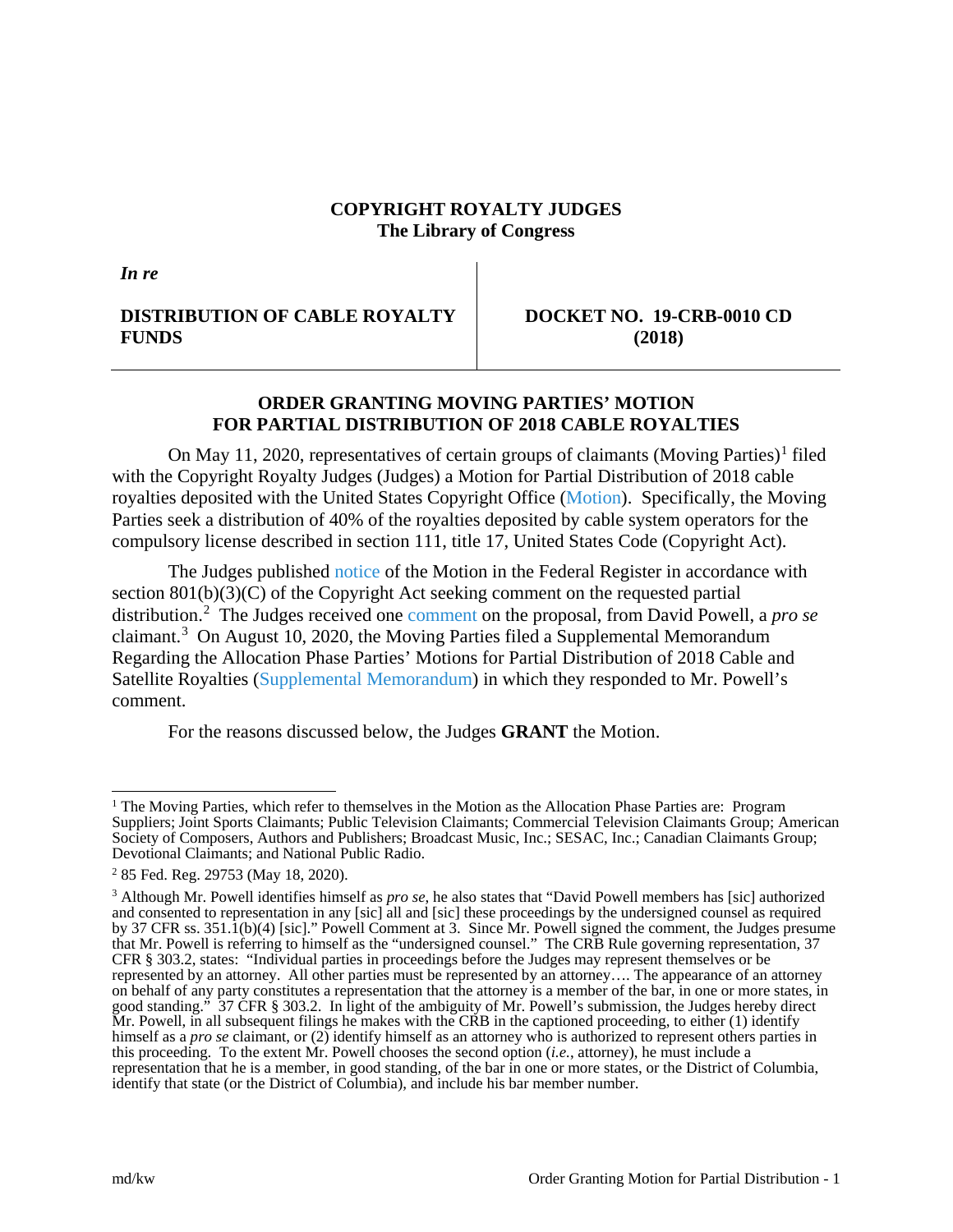### **Statutory Authorization for Partial Distributions of Funds in Controversy**

Section 801(b)(3)(C) of the Act grants the Judges authority to authorize partial distributions of deposited royalties on the motion of an interested claimant at any time after claims are filed. That subparagraph provides:

Notwithstanding section 804(b)(8), the Copyright Royalty Judges, at any time after the filing of claims under section 111, 119, or 1007, may, upon motion of one or more of the claimants and after publication in the Federal Register of a request for responses to the motion from interested claimants, make a partial distribution of such fees, if, based upon all responses received during the 30-day period beginning on the date of such publication, the Copyright Royalty Judges conclude that no claimant entitled to receive such fees has stated a reasonable objection to the partial distribution, and all such claimants-

(i) agree to the partial distribution;

(ii) sign an agreement obligating them to return any excess amounts to the extent necessary to comply with the final determination on the distribution of the fees made under subparagraph (B);

(iii) file the agreement with the Copyright Royalty Judges; and

(iv) agree that such funds are available for distribution.

## 17 U.S.C. § 801(b)(3)(C).

The deadline for filing claims for 2018 cable royalties has passed. The Moving Parties represent that they are willing to sign a repayment agreement and file it with the Judges. Motion at 2-3. The Moving Parties also represent that in prior proceedings the Judges have made partial distributions of 40% or more of deposited royalty funds and that the remaining funds on deposit in the current proceeding, along with each party's commitment to repay any excess funds, will be sufficient to resolve any remaining controversies. *See* Motion at 3-5.

As discussed above, however, one claimant, David Powell, filed a comment in which he appears to object to the partial distribution. Comments and or Objection to 2018 40% Satellite and Cable Partial Distribution of Royalty Funds (June 17, 2020). Although Mr. Powell states in his comment "[a]greed Yes W/ Settling Parties 40% Partial Distribution of Cable and Satellite…," he states elsewhere in his comment that he "has a reasonable objection to the requested Distribution…." Powell Comment at 1. Therefore, the Judges treat Mr. Powell's comment as an objection.

In their Supplemental Memorandum, the Moving Parties assert that

Mr. Powell fails to raise a reasonable objection to either [cable or satellite] requested partial distribution. Mr. Powell's comments are indecipherable, and fail to demonstrate even that Mr. Powell is entitled to a distribution of 2018 cable and satellite royalties at all, much less that the funds that are the subject of the parties' partial distribution requests are in controversy. Indeed, Mr. Powell—who has never been found to be entitled to any royalties collected pursuant to the cable and satellite compulsory licenses—has a long track record of filing meritless objections to partial distribution requests, of which this is merely the latest example.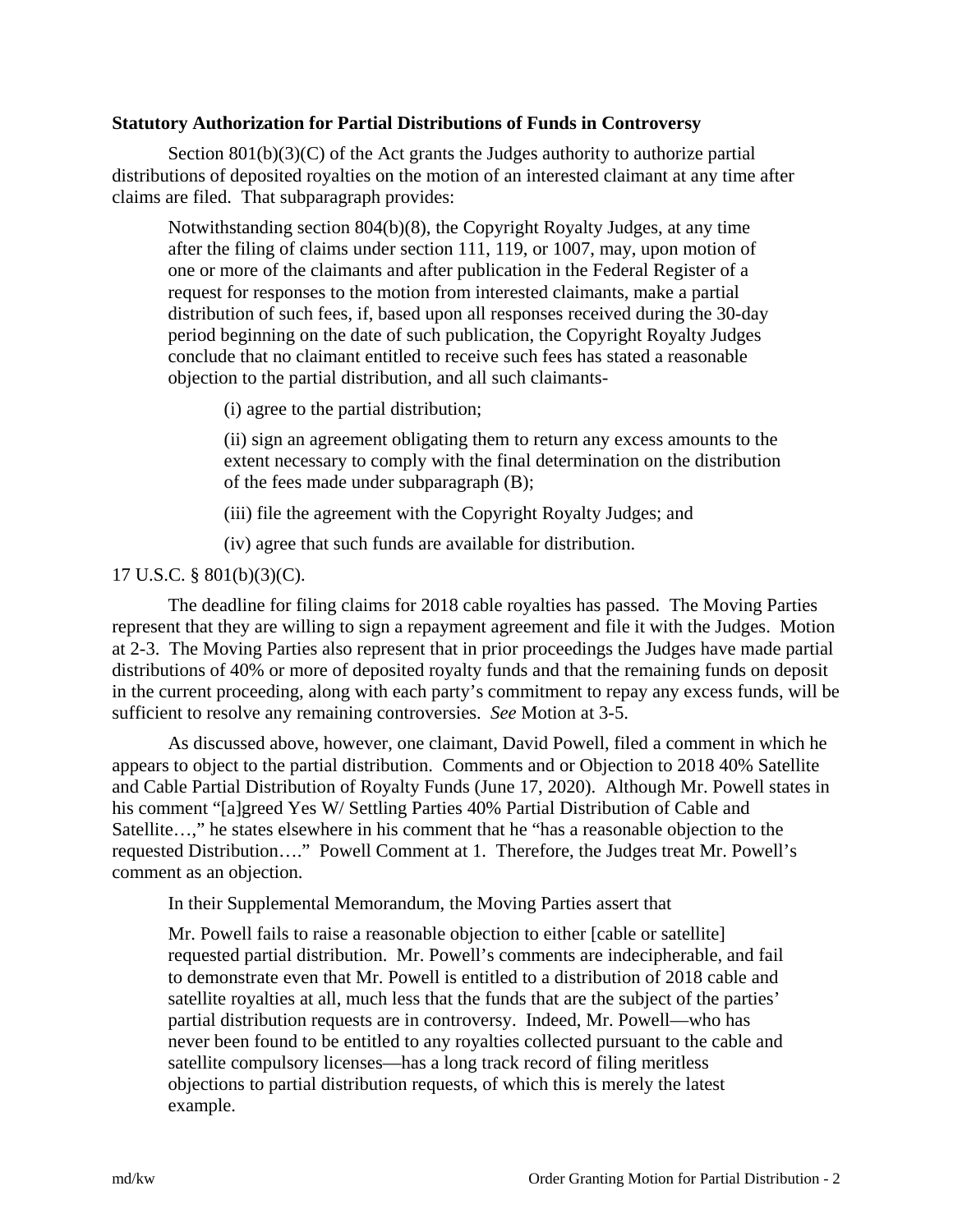#### *Id*. at 2.

After carefully reviewing Mr. Powell's comment, the Judges believe that, roughly, Mr. Powell contends the following:

- (1) He and certain other (unnamed) claimants that he contends he is authorized to represent have been involved in voluntary negotiations with respect to 2018 cable and satellite royalties;
- (2) Mr. Powell is proffering a new claimant category in Appendix A to his comment that includes certain *pro se* claimants whose works were performed in six program categories;
- (3) Certain *pro se* claimants were added to the cable and satellite repayment agreement and EFT forms;
- (4) The representative for the Music Claimants category overstates the number of claimants it purports to represent and many claimants that the Musical Claimants representative purports to represent do not receive royalties.

# *See* Powell Comment at 1-2.

Assuming, without deciding, that Mr. Powell's contentions are correct, the Judges find that no single contention, nor any combination thereof, provides a reasonable objection for denying the requested partial distribution. Contentions (1) and (3) appear merely to assert that certain *pro se* claimants are participating in this proceeding. Neither contention supports a finding that such claimants have a right to any 2018 cable royalties, much less a portion that would preclude the Judges from ordering that 40% of available royalties be distributed to the Moving Parties. Contention (2), which appears to be a proffer of a new claimant category, is not relevant to the current motion. If Mr. Powell wishes to proffer a new claimant category, he may file a separate, standalone motion requesting that the Judges consider such a proffer. In Contention (4), Mr. Powell makes two allegations regarding the Music Claimants category representative.<sup>[4](#page-2-0)</sup> Mr. Powell provides no argument why such contentions, even if true, should preclude the Judges from ordering a partial distribution to all Allocation Phase claimant categories. The Judges will not reject a reasonable and appropriate request for partial distribution based on the unsupported contentions of a single claimant. *See* Order Granting Motion for Partial Distribution, Docket No. 16-CRB-0020 CD (2015) ("[M]r. Powell's objection, which is virtually incomprehensible, fails to rise to the level of being a reasonable objection to the partial distribution."). Therefore, the Judges find that no party has raised a reasonable objection to the requested partial distribution.

In light of the Moving Parties' representation that they agree to comply with all stipulations regarding a partial distribution ordered pursuant to Section 801(b)(3)(C) of the Copyright Act, the Judges determine that distribution of 40% of the 2018 cable royalty funds to the Moving Parties is reasonable and appropriate. Therefore, the Judges **GRANT** the Motion.

<span id="page-2-0"></span> <sup>4</sup> Mr. Powell provides no evidence to support either contention (*i.e.*, (1) that the Music Claimants overstate the number of claimants they represent and  $(2)$  that many claimants Music Claimants represent do not receive royalties).